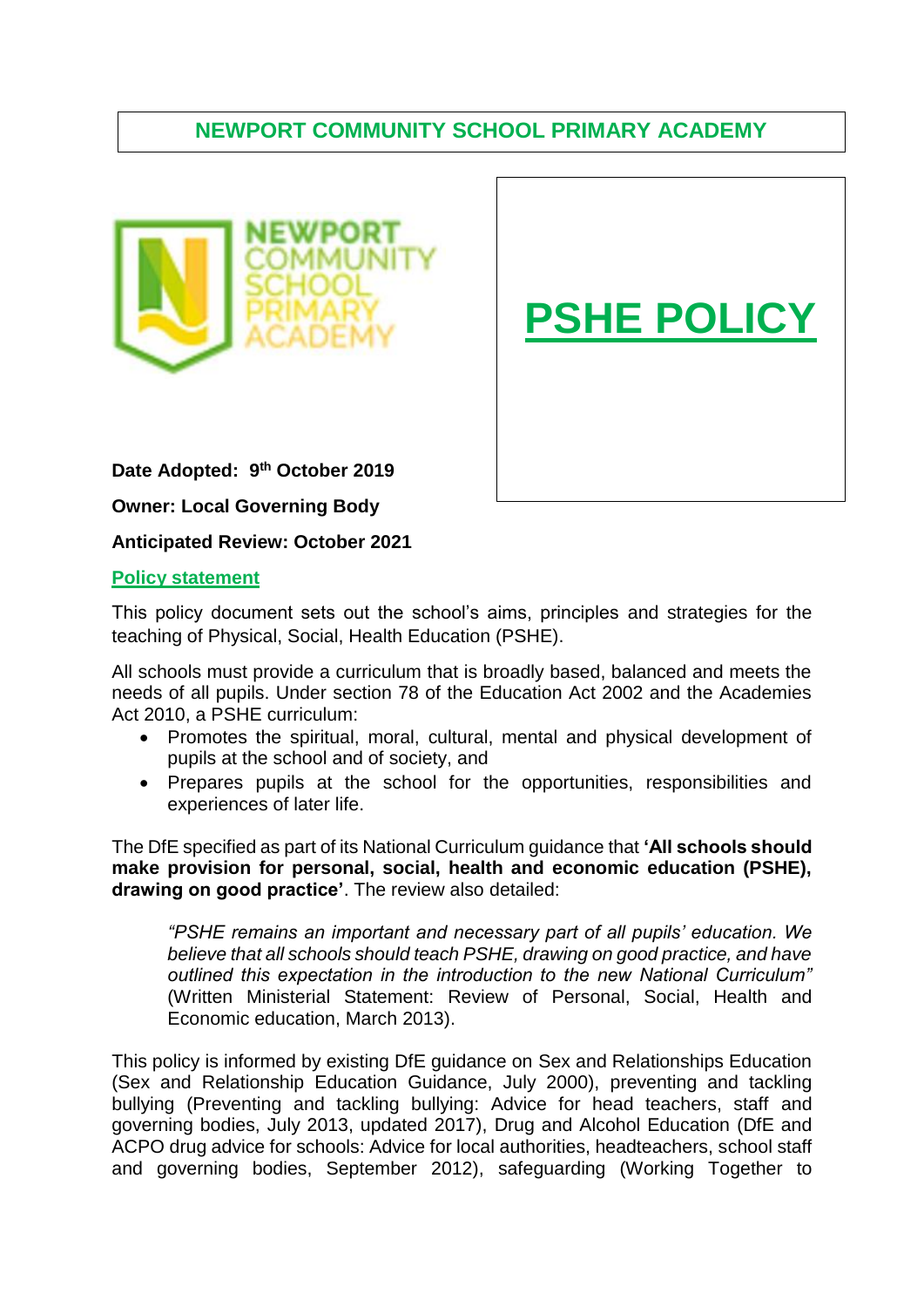Safeguard Children: A guide to inter-agency working to safeguard and promote the welfare of children, 2018 and [Keeping Children Safe in Education, 2019](https://www.gov.uk/government/publications/keeping-children-safe-in-education--2)) and [equality](http://www.education.gov.uk/aboutdfe/advice/f00215460/equality-act-2010-departmental-advice) (Equality Act 2010: Advice for school leaders, school staff, governing bodies and local authorities, revised June 2014). The PSHE Programme of study also meets all the outcomes in the PSHE Association Programmes of Study, 2017.

The Government's PSHE education review of PSHE Education (March 2013) stated that the subject would remain non-statutory and that no new programmes of study would be published.

However, the Right Honourable Justine Greening, Secretary of State for Education, announced, on March 1st 2017, that it was her intention to make **Relationships Education** statutory in Primary schools from **September 2020** and that content guidance will be published prior to that.

The Children and Social Work Act 2017 placed a duty on the Secretary of State for Education to make the new subjects of Relationships Education at primary and Relationships and Sex Education (RSE) at secondary **compulsory** through regulations. The Act also provides a power for the Secretary of State to make Personal, Social, Health and Economic Education (PSHE), or elements of the subject, mandatory in all schools. The department engaged with a wide range of interested organisations and conducted a call for evidence on the content of the subjects, and the status of PSHE.

The findings gathered from the process have informed the drafting of the regulations, statutory guidance and regulatory impact assessment, on which the department is now consulting. This includes the department's decision to make Health Education compulsory.

# **Audience**

This policy document, having been presented to and agreed by staff and the LGB, will be distributed to all members of teaching staff and will be freely available to parents, carers and visitors to the school via the school's website. Parents and carers will be given a copy of the PSHE objectives for each year group at the beginning of the academic year so that they are aware what their child will be covering in school.

# **Aims**

As a school, we aim to;

- $\cdot \cdot$  Provide pupils with the knowledge, understanding, attitudes, values and skills they need in order to reach their potential as individuals and within the community,
- Allow children to explore their own attitudes and values as well as other people's,
- $\cdot$  Ensure that children have strategies to protect themselves and know where to go for help and support,
- $\div$  Give children access to the learning they need to stay safe, healthy and understand their rights as individuals,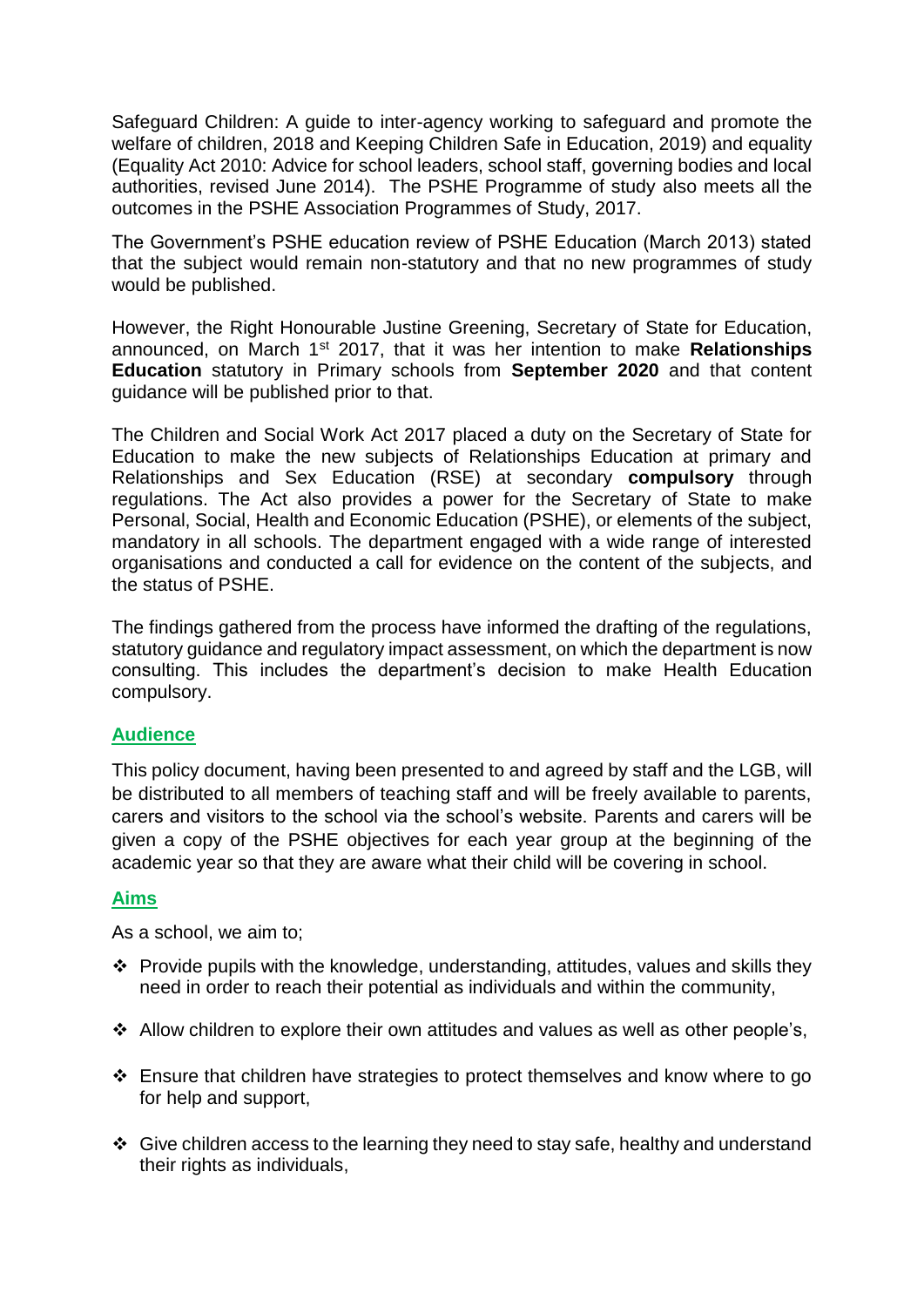- Encourage children to recognise their own worth, work well with others and become increasingly responsible for their own learning,
- Ensure that children learn understand and respect our common humanity; diversity and differences so that they can go on to form the effective, fulfilling relationships that are an essential part of life and learning.

#### **Objectives/Pupil learning intentions:**

Our PSHE curriculum, written with support from Jigsaw PSHE, will support the development of the skills, attitudes, values and behaviour, which enable pupils to:

- Have a sense of purpose
- Value self and others
- Form relationships
- Make and act on informed decisions
- Communicate effectively
- Work with others
- Respond to challenge
- Be an active partner in their own learning
- Be active citizens within the local community
- Explore issues related to living in a democratic society
- Become healthy and fulfilled individuals

#### **Curriculum Content**

'Jigsaw PSHE' covers all areas of PSHE for the primary phase, as the table below shows:

| <b>Term</b>         | <b>Puzzle name</b>               | <b>Content</b>                                                                                                        |
|---------------------|----------------------------------|-----------------------------------------------------------------------------------------------------------------------|
| <b>Autumn</b><br>1: | Being Me in<br>My World          | Includes understanding my place in the class, school<br>and global community as well as devising Learning<br>Charters |
| <b>Autumn</b><br>2: | Celebrating<br><b>Difference</b> | Includes anti-bullying (cyber and homophobic<br>bullying included) and diversity work                                 |
| Spring 1:           | Dreams and<br>Goals              | Includes goal-setting, aspirations, working together to<br>design and organise fund-raising events                    |
| Spring 2:           | <b>Healthy Me</b>                | Includes drugs and alcohol education, self-esteem<br>and confidence as well as healthy lifestyle choices              |
| <b>Summer</b><br>1: | <b>Relationships</b>             | Includes understanding friendship, family and other<br>relationships, conflict resolution and communication<br>skills |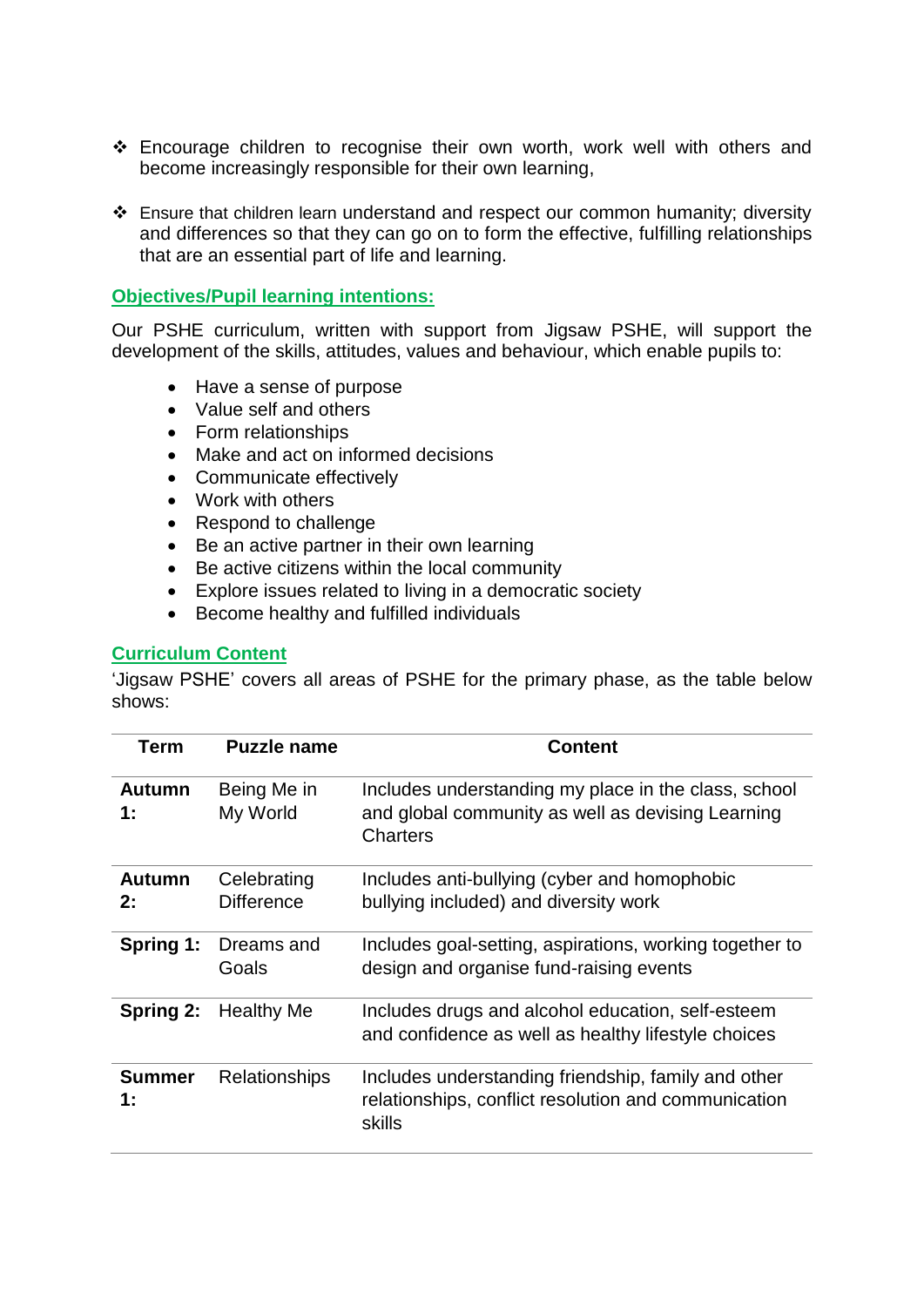# **Compulsory aspects of RSE**

The sex education contained in National Curriculum science (Key Stages 1–4) is compulsory in maintained schools. All state-funded schools must have 'due regard' to the Secretary of State's guidance on SRE (DfEE, 2000). This states that:

- 'All children, including those who develop earlier than average, need to know about puberty before they experience the onset of physical changes' (1.13)
- Children should learn 'how a baby is conceived and born' before they leave primary school (1.16)

The Learning and Skills Act (2000) and the model funding agreements for academies and free schools require that state-funded schools ensure that within sex education children 'learn the nature of marriage and its importance for family life and the bringing up of children', and 'are protected from teaching and materials which are inappropriate'. The guidance includes some specific information about meeting the needs of young people, whatever their sexuality, including boys and girls and those with special educational needs. It also has advice about addressing specific issues in RSE such as menstruation, contraception, safer sex and abortion. More information can be found in our 'Relationships and Sex Education Policy'

# **RSE and statutory duties**

RSE plays a very important part in fulfilling the statutory duties all schools have to meet. RSE helps children understand the difference between safe and abusive relationships and equips them with the skills to get help if they need it. State-funded schools have responsibilities for safeguarding and a legal duty to promote pupil wellbeing (Education and Inspections Act 2006 Section 38).

- Sex and Relationships Education (SRE) is an important part of PSHE Education (DfE, 2014).
- When any school provides RSE they must have regard to the [Secretary of State's](http://webarchive.nationalarchives.gov.uk/20130401151715/https:/www.education.gov.uk/publications/eOrderingDownload/DfES-0116-2000%20SRE.pdf)  [guidance;](http://webarchive.nationalarchives.gov.uk/20130401151715/https:/www.education.gov.uk/publications/eOrderingDownload/DfES-0116-2000%20SRE.pdf) this is a statutory duty. Ofsted will evaluate how schools help to ensure a healthy lifestyle for their children (Ofsted, 2013, Subsidiary Guidance Para 64).
- It is compulsory for all maintained schools to teach the parts of sex education that fall under National Curriculum Science which must be taught to all pupils of primary and secondary age e.g. the biological aspects of puberty and reproduction (Education Act 1996, National Curriculum 2014).

RSE has clear links with other school policies aimed at promoting pupils' spiritual, moral, social and cultural development, including the:

Anti-Bullying Policy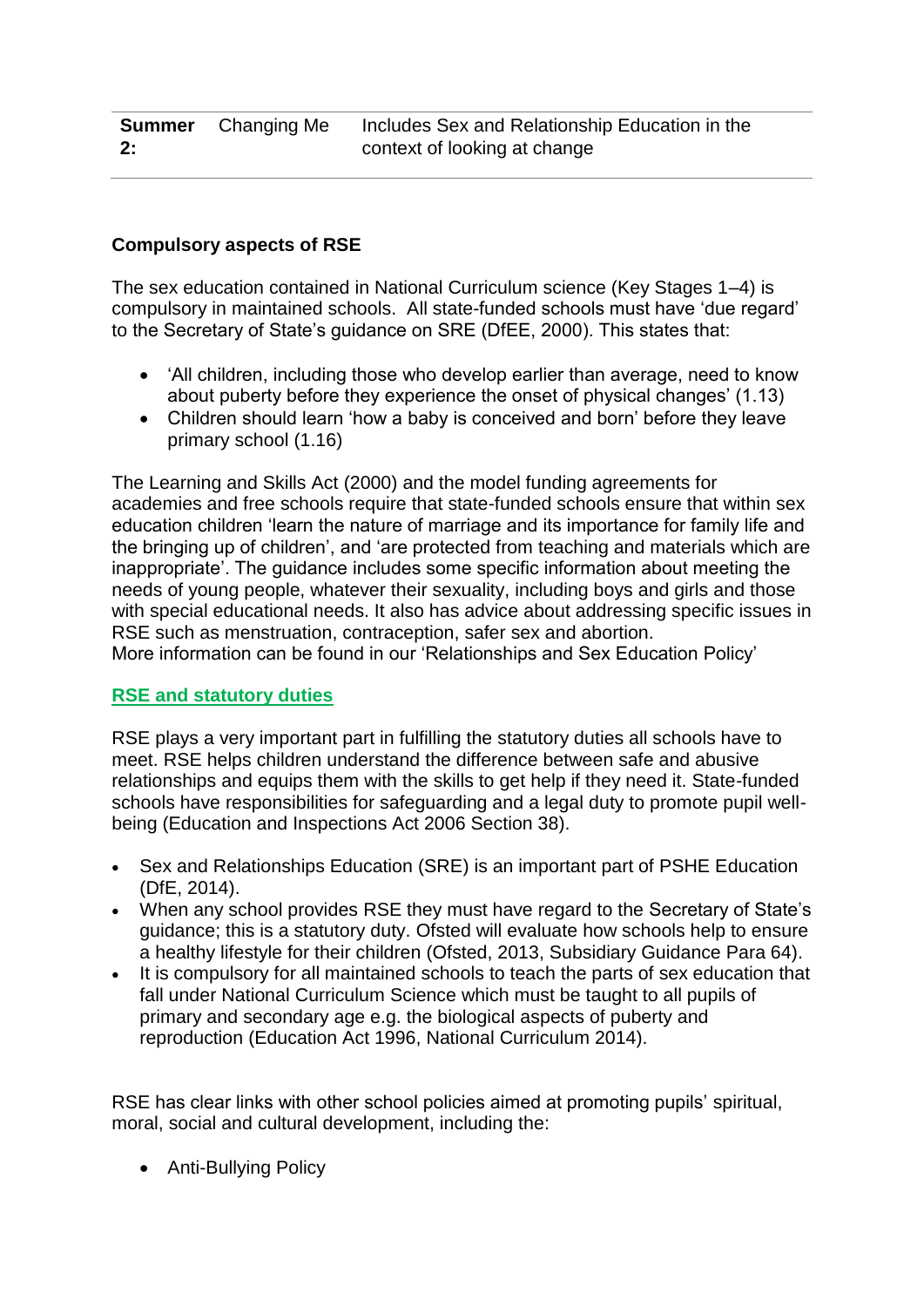- Behaviour Policy
- Equal Opportunities Policy
- Health and Safety Policy
- Online Safety Policy
- RE Policy
- Child Protection Policy
- Special Educational Needs Policy

# **Jigsaw RSE Content**

i.

The grid below shows specific RSE learning intentions for each year group in the 'Changing Me' Puzzle.

| Year<br>Group  | <b>Piece Number</b><br>and Name           | <b>Learning Intentions</b><br>'Pupils will be able to'                                                                                                                                                                                                             |
|----------------|-------------------------------------------|--------------------------------------------------------------------------------------------------------------------------------------------------------------------------------------------------------------------------------------------------------------------|
| FS1/2          | Piece 3<br><b>Growing Up</b>              | D4 - Seek out others to share experiences. Show<br>affection and concern for people who are special to<br>them<br>D6 - Explain own knowledge and understanding, and<br>ask appropriate questions of others<br>ELG - Show sensitivity to others' needs and feelings |
| $\mathcal{I}$  | Piece 4<br>Boys' and<br>Girls' Bodies     | identify the parts of the body that make boys different<br>to girls and use the correct names for these: penis,<br>testicles, vagina<br>respect my body and understand which parts are<br>private                                                                  |
| $\overline{2}$ | Piece 4<br>Boys' and<br>Girls' Bodies     | recognise the physical differences between boys and<br>girls, use the correct names for parts of the body<br>(penis, testicles, vagina) and appreciate that some<br>parts of my body are private<br>tell you what I like/don't like about being a boy/girl         |
| 3              | Piece 1<br><b>How Babies</b><br>Grow      | understand that in animals and humans lots of<br>changes happen between conception and growing up,<br>and that usually it is the female who has the baby<br>express how I feel when I see babies or baby animals                                                   |
|                | Piece 2<br><b>Babies</b>                  | understand how babies grow and develop in the<br>mother's uterus and understand what a baby needs to<br>live and grow<br>express how I might feel if I had a new baby in my<br>family                                                                              |
|                | Piece 3<br><b>Outside Body</b><br>Changes | understand that boys' and girls' bodies need to change<br>so that when they grow up their bodies can make<br>babies<br>identify how boys' and girls' bodies change on the<br>outside during this growing up process                                                |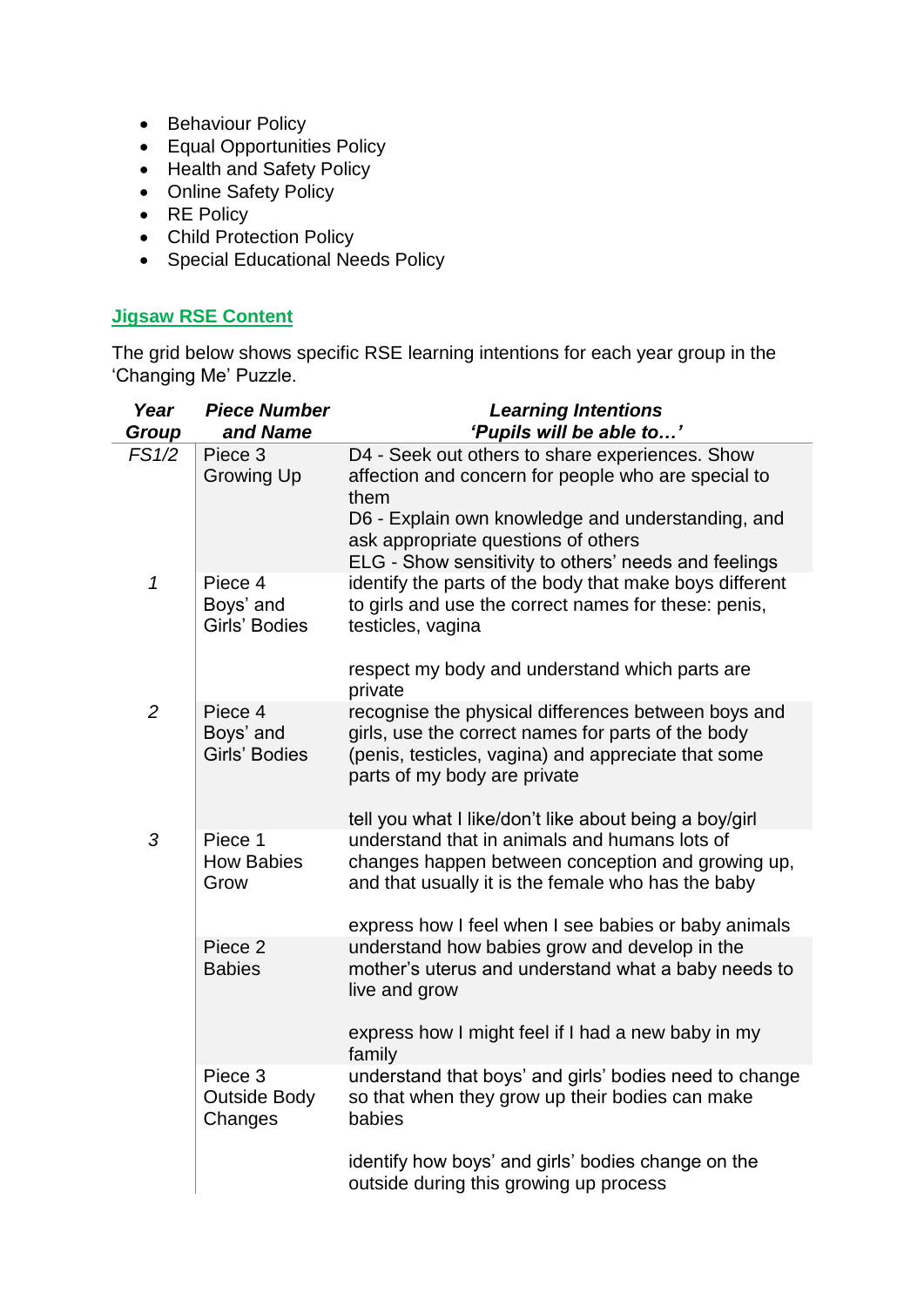|                |                                                 | recognise how I feel about these changes happening<br>to me and know how to cope with those feelings                                                                                        |
|----------------|-------------------------------------------------|---------------------------------------------------------------------------------------------------------------------------------------------------------------------------------------------|
|                | Piece 4<br>Inside Body<br>Changes               | identify how boys' and girls' bodies change on the<br>inside during the growing up process and why these<br>changes are necessary so that their bodies can make<br>babies when they grow up |
|                |                                                 | recognise how I feel about these changes happening<br>to me and how to cope with these feelings                                                                                             |
| $\overline{4}$ | Piece 2<br>Having A Baby                        | correctly label the internal and external parts of male<br>and female bodies that are necessary for making a<br>baby                                                                        |
|                |                                                 | understand that having a baby is a personal choice<br>and express how I feel about having children when I<br>am an adult                                                                    |
|                | Piece 3<br>Girls and<br><b>Puberty</b>          | describe how a girl's body changes in order for her to<br>be able to have babies when she is an adult, and that<br>menstruation (having periods) is a natural part of this                  |
|                |                                                 | know that I have strategies to help me cope with the<br>physical and emotional changes I will experience<br>during puberty                                                                  |
| 5              | Piece 2<br>Puberty for<br>Girls                 | explain how a girl's body changes during puberty and<br>understand the importance of looking after myself<br>physically and emotionally                                                     |
|                |                                                 | understand that puberty is a natural process that<br>happens to everybody and that it will be OK for me                                                                                     |
|                | Piece 3<br>Puberty for<br><b>Boys and Girls</b> | describe how boys' and girls' bodies change during<br>puberty                                                                                                                               |
|                |                                                 | express how I feel about the changes that will happen<br>to me during puberty                                                                                                               |
|                | Piece 4<br>Conception                           | understand that sexual intercourse can lead to<br>conception and that is how babies are usually made<br>understand that sometimes people need IVF to help<br>them have a baby               |
|                |                                                 | appreciate how amazing it is that human bodies can<br>reproduce in these ways                                                                                                               |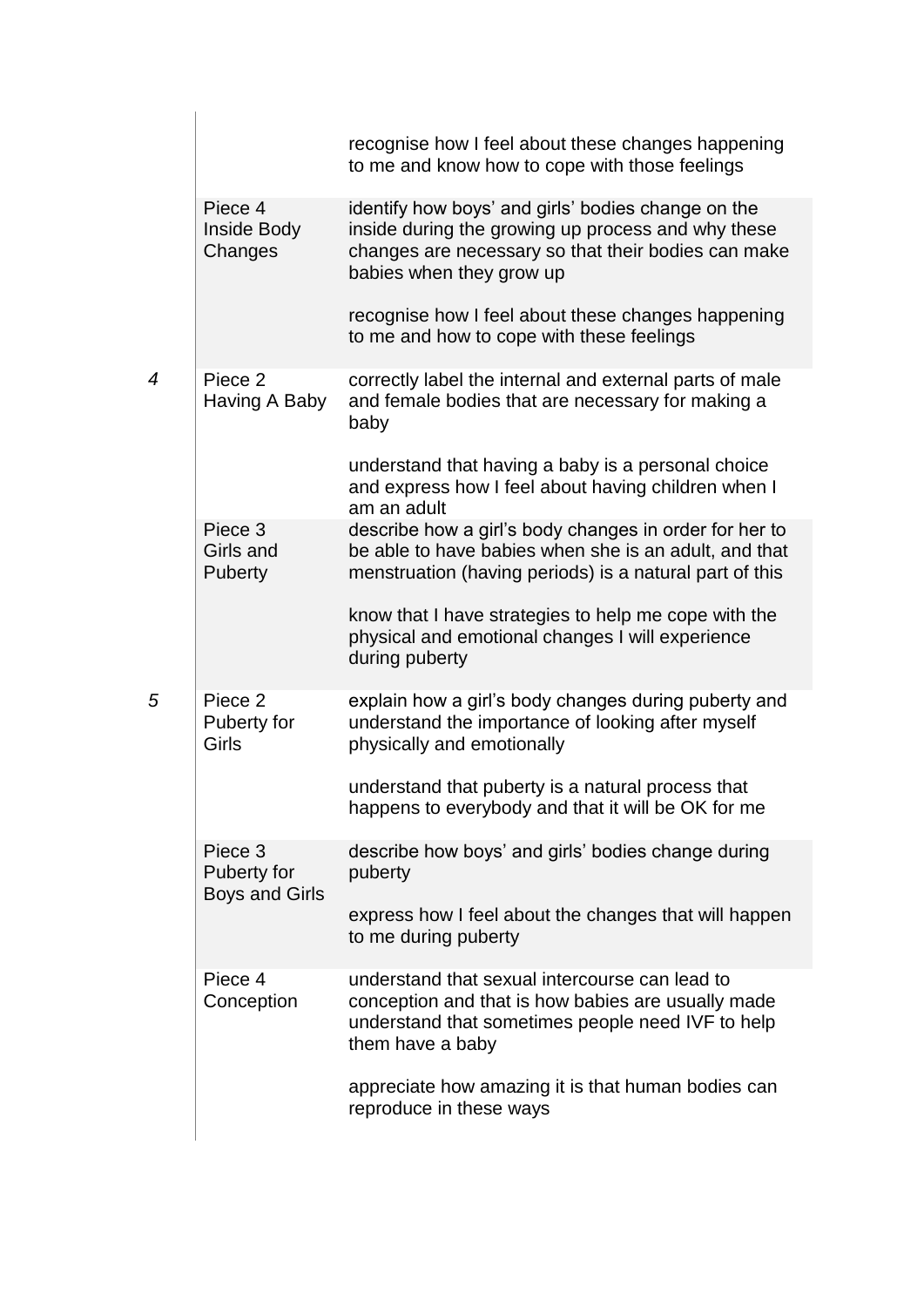| 6 | Piece 2<br><b>Puberty</b>                           | explain how girls' and boys' bodies change during<br>puberty and understand the importance of looking after<br>myself physically and emotionally<br>express how I feel about the changes that will happen<br>to me during puberty |
|---|-----------------------------------------------------|-----------------------------------------------------------------------------------------------------------------------------------------------------------------------------------------------------------------------------------|
|   | Piece 3<br>Girl Talk/Boy<br>Talk                    | ask the questions I need answered about changes<br>during puberty<br>reflect on how I feel about asking the questions and<br>about the answers I receive                                                                          |
|   | Piece 4<br>Babies-<br>Conception to<br><b>Birth</b> | describe how a baby develops from conception<br>through the nine months of pregnancy, and how it is<br>born<br>recognise how I feel when I reflect on the development<br>and birth of a baby                                      |
|   | Piece 5<br>Attraction                               | understand how being physically attracted to someone<br>changes the nature of the relationship                                                                                                                                    |
|   |                                                     | express how I feel about the growing independence of<br>becoming a teenager and am confident that I can cope<br>with this                                                                                                         |

# **Drug and Alcohol Education**

Definition of 'Drugs':

This policy uses the definition that a drug is: 'A substance people take to change the way they feel, think or behave' (United Nations Office on Drugs and Crime). The term 'Drugs' includes

- All illegal drugs
- All legal drugs including alcohol, tobacco and volatile substances which can be inhaled
- All over-the-counter and prescription medicines

Effective Drug and Alcohol Education can make a significant contribution to the development of the personal skills needed by pupils as they grow up. It also enables young people to make responsible and informed decisions about their health and well-being.

The Drug and Alcohol Education programme at our school reflects the school ethos and demonstrates and encourages the following values. For example:

- ❖ Respect for self
- ❖ Respect for others
- $\div$  Responsibility for their own actions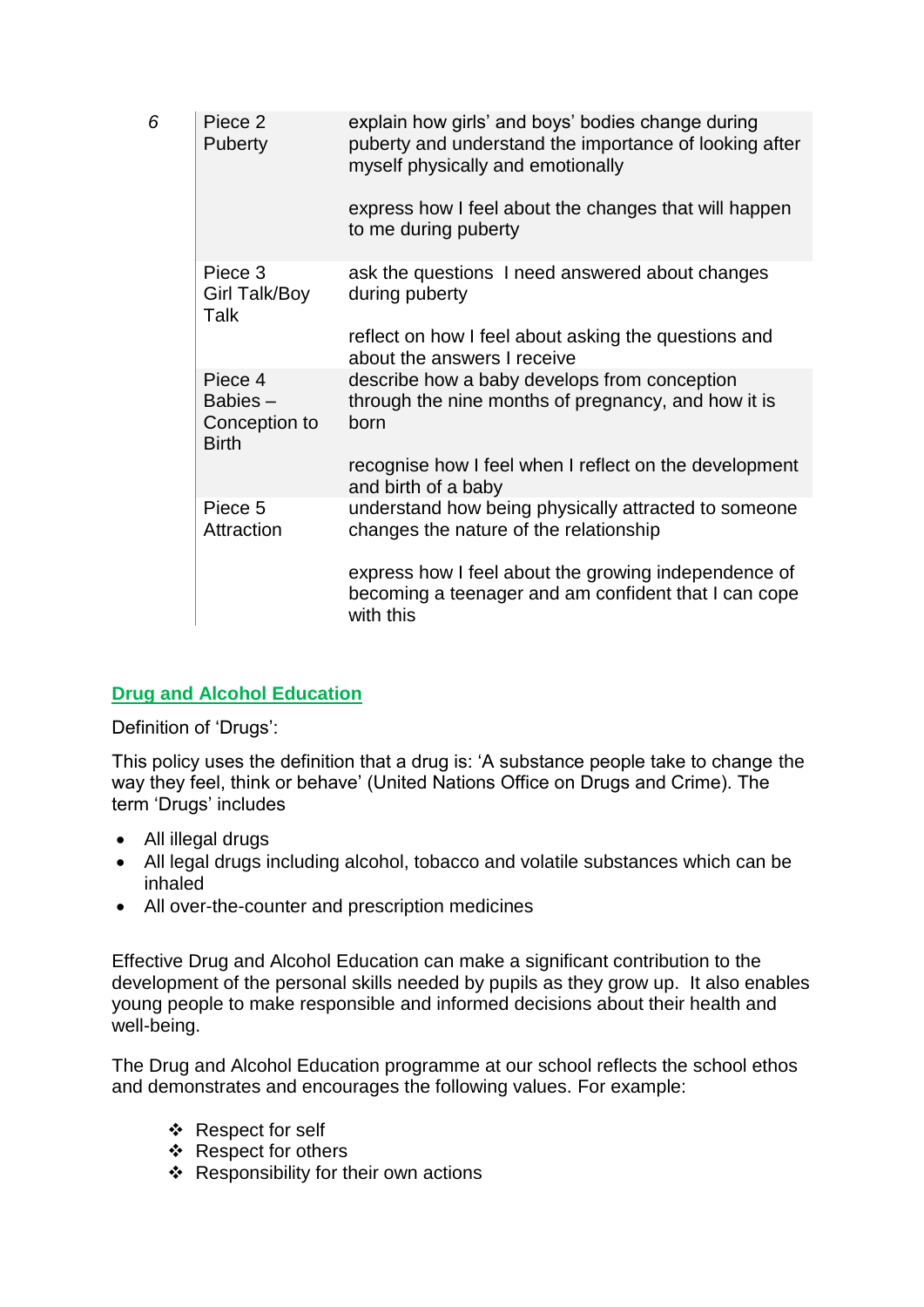Responsibility for their family, friends, schools and wider community

# **Drug and Alcohol Education Content – Jigsaw PSHE**

The grid below shows specific Drug and Alcohol Education learning intentions for each year group in the 'Healthy Me' Puzzle.

| Year<br>Group  | <b>Piece</b><br><b>Number and</b><br><b>Name</b>    | <b>Learning Intentions</b><br>'Pupils will be able to'                                                                                             |
|----------------|-----------------------------------------------------|----------------------------------------------------------------------------------------------------------------------------------------------------|
| $\overline{2}$ | Piece 3<br>Medicine<br>Safety                       | understand how medicines work in my body and how<br>important it is to use them safely                                                             |
|                |                                                     | feel positive about caring for my body and keeping it<br>healthy                                                                                   |
| 3              | Piece 3<br>What Do I<br><b>Know About</b><br>Drugs? | tell you my knowledge and attitude towards drugs<br>identify how I feel towards drugs                                                              |
| $\overline{4}$ | Piece 3<br>Smoking                                  | understand the facts about smoking and its effects on<br>health, and also some of the reasons some people start<br>to smoke                        |
|                |                                                     | can relate to feelings of shame and guilt and know how to<br>act assertively to resist pressure from myself and others                             |
|                | Piece 4<br>Alcohol                                  | understand the facts about alcohol and its effects on<br>health, particularly the liver, and also some of the<br>reasons some people drink alcohol |
|                |                                                     | can relate to feelings of shame and guilt and know how to<br>act assertively to resist pressure from myself and others                             |
| 5              | Piece 1<br>Smoking                                  | know the health risks of smoking and can tell you how<br>tobacco affects the lungs, liver and heart                                                |
|                |                                                     | make an informed decision about whether or not I choose<br>to smoke and know how to resist pressure                                                |
|                | Piece 2<br>Alcohol                                  | know some of the risks with misusing alcohol, including<br>anti-social behaviour, and how it affects the liver and<br>heart                        |
|                |                                                     | make an informed decision about whether or not I choose<br>to drink alcohol and know how to resist pressure                                        |
| 6              | Piece 2<br>Drugs                                    | know about different types of drugs and their uses and<br>their effects on the body particularly the liver and heart                               |
|                |                                                     | be motivated to find ways to be happy and cope with<br>life's situations without using drugs                                                       |
|                | Piece 3<br>Alcohol                                  | evaluate when alcohol is being used responsibly, anti-<br>socially or being misused                                                                |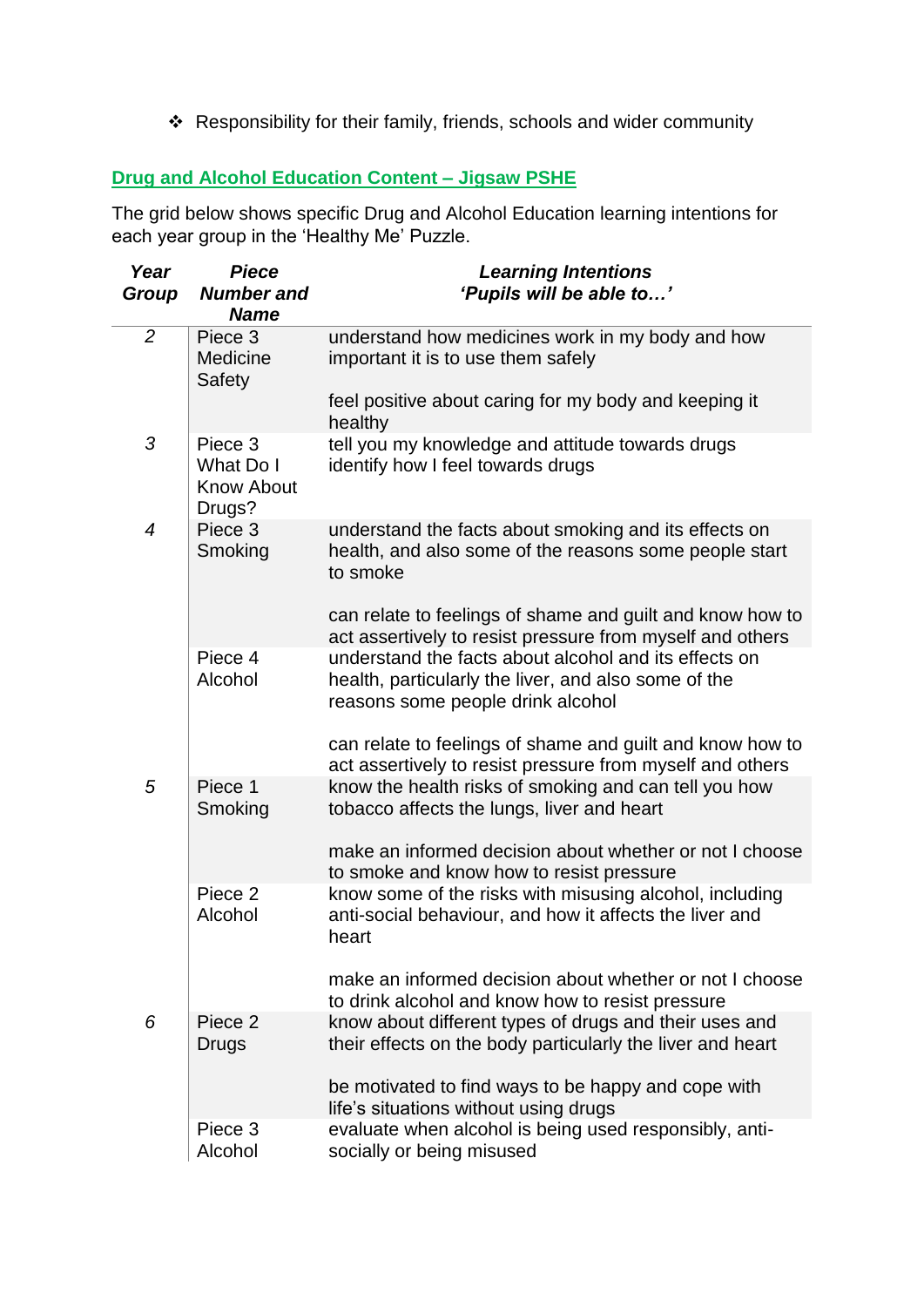tell you how I feel about using alcohol when I am older and my reasons for this

# **Curriculum Management**

The teaching of PSHE will take place through:

- Timetabled PSHE lessons.
- Resources from the 'Jigsaw PSHE' Scheme of Work, including images and animations.
- Whole school assemblies.
	- Relationships and emotions families, friendships, loyalty, sharing, living and working together.
	- Self-esteem valuing ourselves, valuing and respecting others, bullying, achievement assembly.

Classes will remain mixed for the teaching of PSHE, the majority of sessions taking place in class.

A range of teaching strategies will be used to provide a breadth of effective learning opportunities. These include:

- Open discussions/circle time
- $\triangle$  Active learning through enquiry and discussion exercises.
- $\div$  Factual information in the form of handouts for the children to keep for future reference.
- $\div$  'Draw and Write' activities where the class teacher can see and act upon any misconceptions the children may have and can also redo the activity at the end of the sequence of work to assess the learning that has taken place.

# **Planning**

The developmental stage and maturity of the children are reflected in the planning, drawing on the children's own experiences and existing knowledge. Early assessment of pupils gives unique starting points to cater for pupils' individual needs.

Medium term planning to show continuity and progression of skills, knowledge, attitudes and values at all ages is carried out by teachers using the Academy's document *Progression of Skills, Knowledge and Understanding in PSHE, including Financial Education*, which is based on the 'Jigsaw PSHE' Scheme of Work.

Weekly plans detail specific learning objectives for activities to be carried out and allow for teachers to record the outcomes for each session to inform future planning. Planning is monitored by the Senior Leadership Team.

# **Resources**

An annual budget is given to spend on PSHE resources, and these resources are centrally kept in the PSHE cupboard. The Academy's document *Progression of Skills, Knowledge and Understanding in PSHE, including Financial Education* and the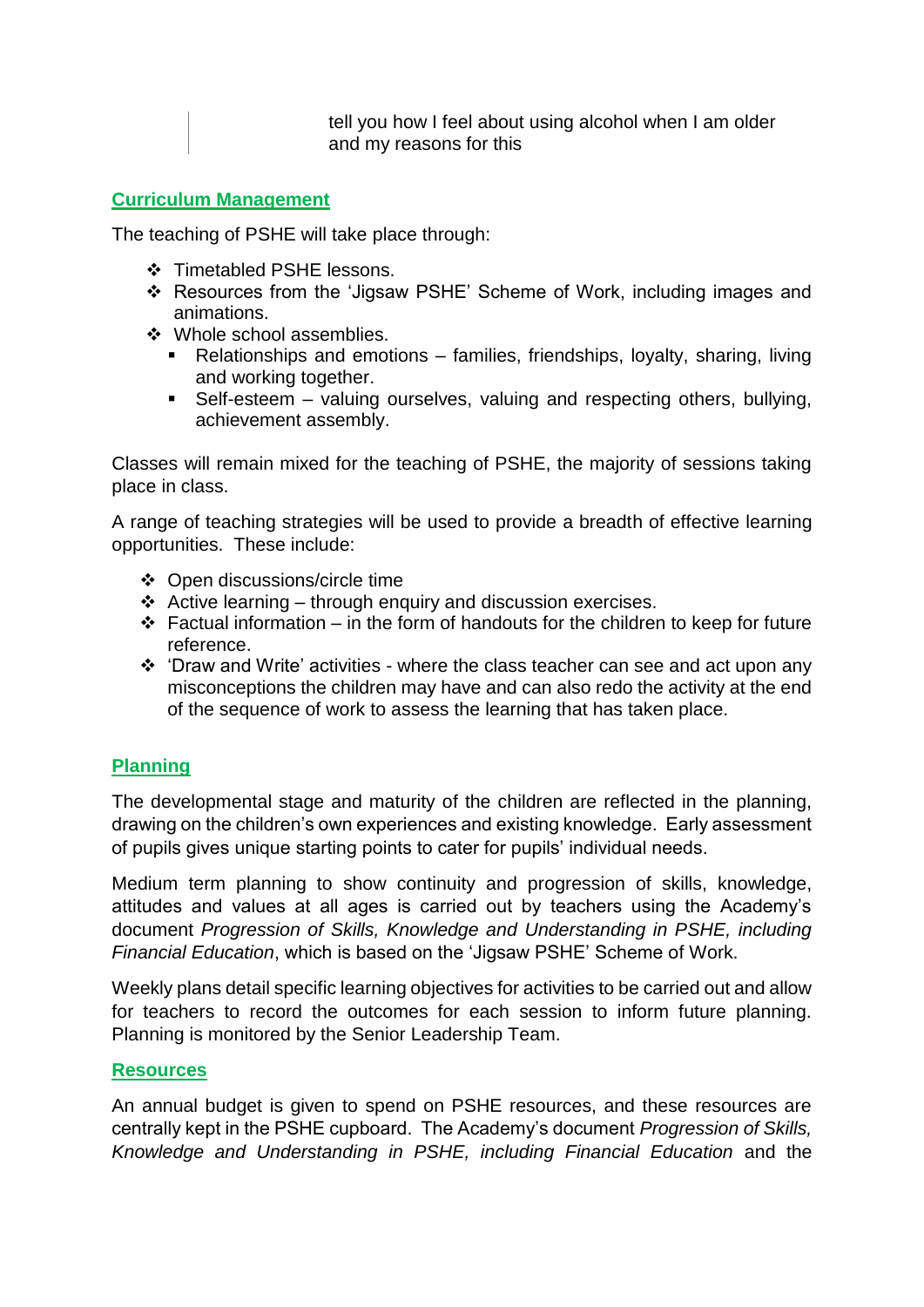'Jigsaw PSHE' Scheme of Work are housed on the electronic drives within school. They are available for parents/carers to view if requested.

Parents of all pupils are given a document outlining the PSHE at the start of each academic year, before the content is addressed in class.

# **Equal opportunities including differentiation**

As a school, we are committed towards equal opportunities in all aspects of school life, including the inclusion of all people from a range of ethnic and cultural backgrounds, genders, and sexual orientations.

The Equality Act 2010 covers the way the curriculum is delivered, as schools and other education providers must ensure that issues are taught in a way that does not subject pupils to discrimination.

Schools have a legal duty to promote equality (Equality Act, 2010) and to combat bullying (Education Act, 2006) (which includes homophobic, sexist, sexual and transphobic bullying) and Section 4.2 of the national curriculum (2014) states "Teachers should take account of their duties under equal opportunities legislation that covers race, disability, sex, religion or belief, sexual orientation, pregnancy and maternity, and gender reassignment."

Our scheme of work has been written as a universal core curriculum provision for all children. Inclusivity is part of its philosophy. A range of strategies will be employed to ensure that what is being taught and how it is presented is accessible to the children's individual needs and abilities. Teachers tailor each learning activity to meet the needs of the children in their class. Differentiation may be by task, resources, support or content.

# **Ethnic and cultural diversity**

We acknowledge that different ethnic and cultural groups have different attitudes to PSHE, including SRE. The school will consult with parents / carers about children's individual needs, taking into account of their views and promoting respect for the views of different ethnic and cultural groups.

# **Home backgrounds**

We recognise that our children may come from a variety of family situations and home backgrounds. Members of staff consistently ensure that there is no stigmatisation of children based on their home circumstances.

Parents and carers will be given a copy of the PSHE objectives for each year group before the content is addressed in class so that they are aware what their child will be covering in school. Parents have the right to withdraw their child from PSHE lessons.

# **Recording and Assessment**

As a school, we think it is important not to assess children purely on the factual knowledge gained but also to consider whether they are able to make healthy, informed choices. With this in mind, assessment will be through: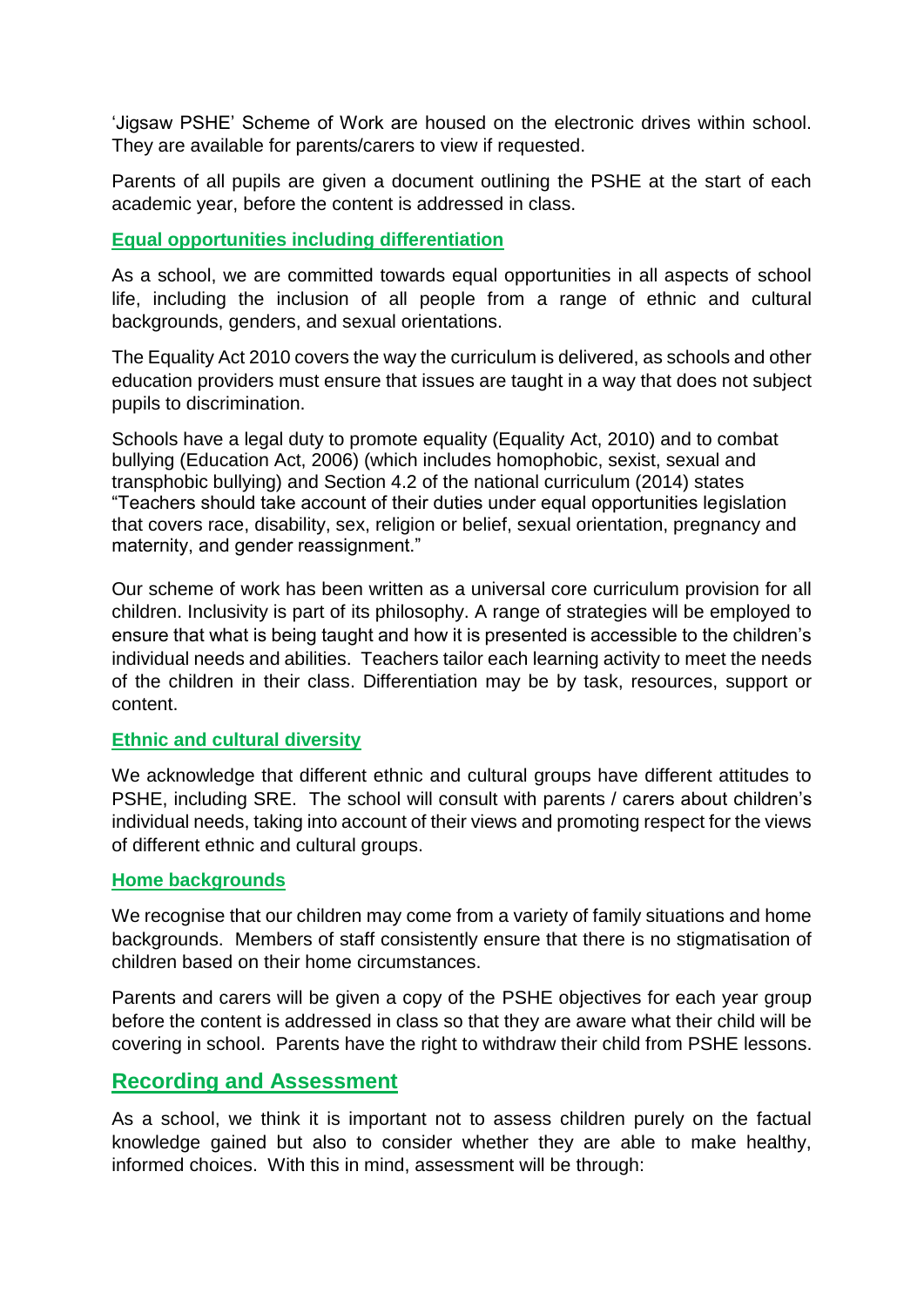- Children's self-assessment.
- Teacher assessment through observation, 'draw and write activities' or discussions. Teachers will also take into account key aspects such as bullying incidents, attendance and behaviour during lessons.

Children will record their learning in a variety of ways including discussion, illustrations, through role play and written work.

Parents are made to feel welcome to make an appointment with a class teacher after school if there is a concern or issue.

#### **Monitoring and evaluation**

The PSHE co-ordinator will monitor delivery of the programme through observation and discussion with teaching staff to ensure consistent and coherent curriculum provision.

Evaluation of the programme's effectiveness will be conducted on the basis of:

- Pupil and teacher evaluation of the content and learning processes
- Staff meetings to review and share experience

# **Use of outside organisations**

Careful consideration is given to the content, co-ordination and consistency of messages presented to children from outside agencies. External contributors, e.g. health promotion specialists, school nurses and community and fire officers, can make a valuable contribution to the PSHE Programme of Study. An outside organisation is only used to enhance the PSHE programme, not to replace teacher led activities. All visitors will be DBS checked and taken through the school's safeguarding procedures prior to contact with any children. Teachers are always present during these sessions.

# **The Learning Environment**

As a school, we believe that establishing a safe, open and positive learning environment based on trusting relationships between all members of the class, adults and children alike, is vital. To enable this, it is important that 'ground rules' are agreed and owned at the beginning of the year and are reinforced in every session.

- We take turns to speak
- We use kind and positive words
- We listen to each other
- We have the right to pass
- We only use names when giving compliments or when being positive
- We respect each other's privacy (confidentiality)

#### **Teaching Sensitive and Controversial Issues**

Sensitive and controversial issues are certain to arise in learning from real-life experience. Teachers will be prepared to handle personal issues arising from the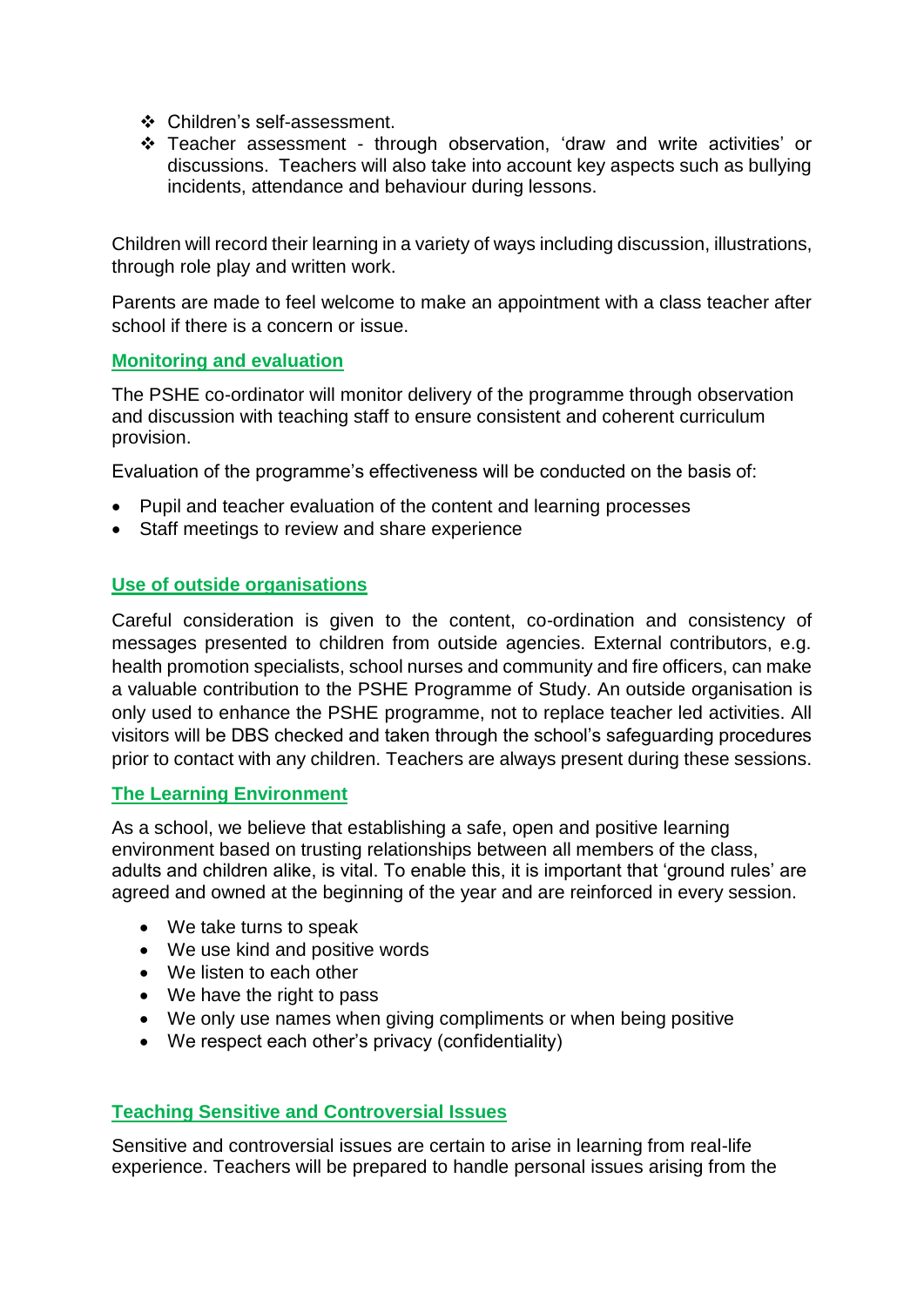work, to deal sensitively with, and to follow up appropriately, disclosures made in a group or individual setting. Issues that we address that are likely to be sensitive and controversial because they have a political, social or personal impact or deal with values and beliefs include: family lifestyles and values, physical and medical issues, financial issues, bullying and bereavement.

Teachers will take all reasonable, practical steps to ensure that, where political or controversial issues are brought to pupils' attention, they are offered a balanced presentation of opposing views. Teachers will adopt strategies that seek to avoid bias on their part and will teach pupils how to recognise bias and evaluate evidence. Teachers will seek to establish a classroom climate in which all pupils are free from any fear of expressing reasonable points of view that contradict those held either by their class teachers or their peers.

# **Answering Difficult Questions and Sensitive Issues**

Staff members are aware that views around RSE- and Drug and Alcohol Educationrelated issues are varied. However, while personal views are respected, all RSE and Drug and Alcohol Education issues are taught without bias using 'Jigsaw PSHE'. Topics are presented using a variety of views and beliefs so that pupils are able to form their own, informed opinions but also respect that others have the right to a different opinion.

Both formal and informal RSE and Drug and Alcohol Education arising from pupils' questions are answered according to the age and maturity of the pupil(s) concerned. Questions do not have to be answered directly, and can be addressed individually later. The school believes that individual teachers must use their skill and discretion in this area and refer to the Child Protection Coordinator if they are concerned.

Our school believes that RSE and Drug and Alcohol Education should meet the needs of all pupils, answer appropriate questions and offer support. In 'Jigsaw PSHE' Pieces that cover RSE provision, this should be regardless of their developing sexuality and be able to deal honestly and sensitively with sexual orientation, answer appropriate questions and offer support. Homophobic bullying is dealt with strongly yet sensitively.

# **Links to other policies and curriculum areas**

We recognise the clear link between PSHE and the following policies and staff are aware of the need to refer to these policies when appropriate.

- Science curriculum
- Teaching and Learning Policy
- Equal Opportunities Policy
- Child Protection Policy